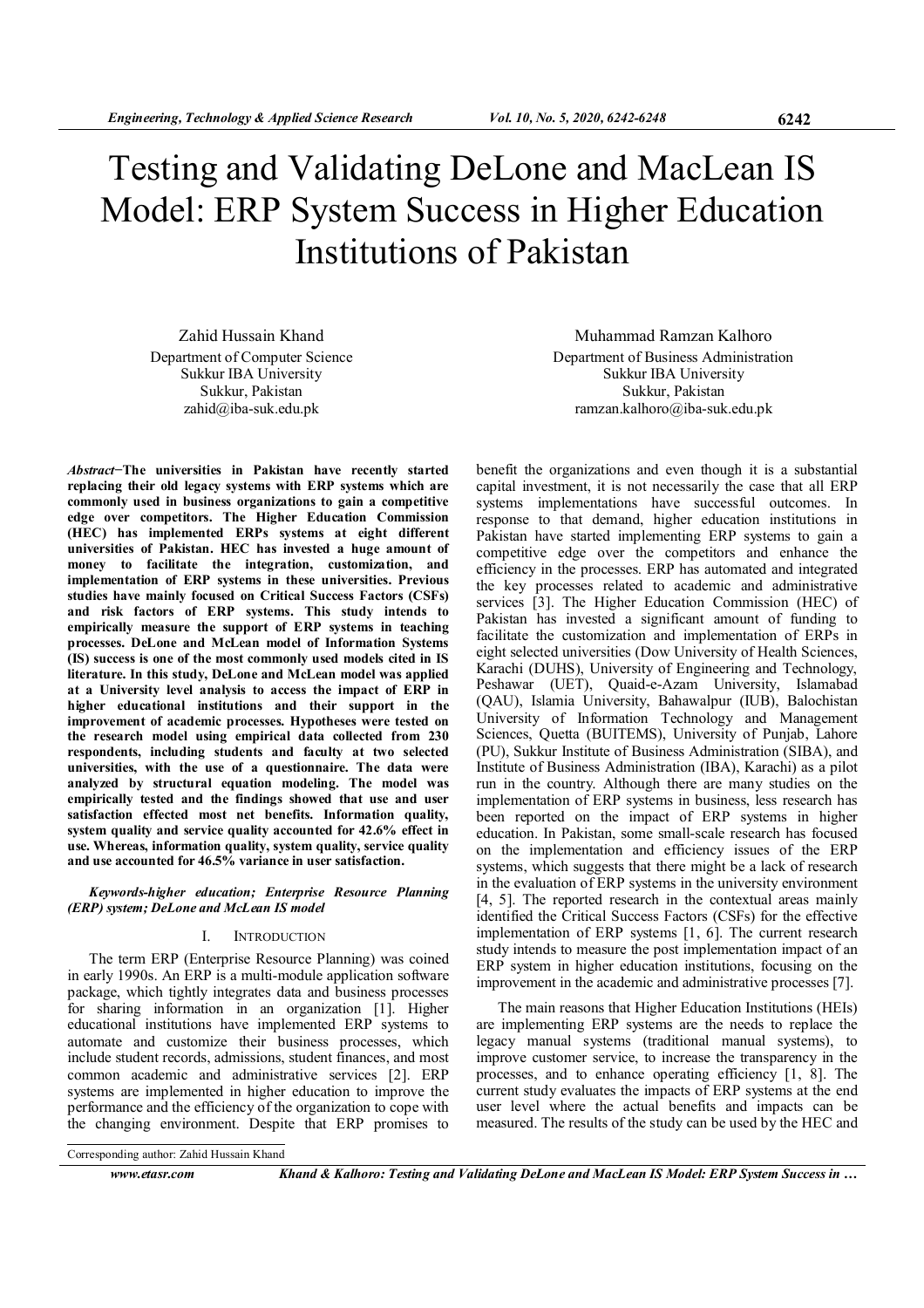HEIs to inform further expansion of the ERP systems to other Universities in Pakistan. In particular, this research aims is to explore the impact of ERP implementation in higher education institutions in Pakistan to improve the academic and administrative processes [5]. ERP implementation in HEIs is different from business organizations because they have different environments and conditions. The ERP systems are used by the HEIs to support faculty and students in the fulfillment of a variety of academic needs [5]. To create a high level impact of the research study, the results would be shared with higher education leadership for making decisions regarding the implementation of ERP in different HEIs of Pakistan in the future [9].

# II. LITERATURE REVIEW

An ERP system is the most widely accepted option for Universities that seek to gain a competitive edge and increase their efficiency and transparency through the integration of all information flowing through the different departments [10, 11]. Despite this perceived positive impact of the ERP system in HEIs, implementation and integration is considered to be a costly and complex solution [12]. This has led to the need to evaluate the system from a stakeholder's and technical perspective [13]. Most previous research studies on similar topics are related to pre or post implementation issues related to the stakeholder's perspective or the technical input [14]. Few studies have reported on the CSFs related to the implementation of the ERP system life cycle, or on the academic advantage that the system implementation might foster. There is not a common agreement in which CSFs are most important, but most studies suggest that the issues related to top-management support, technical support, user training, education level of the users and organizational culture are important factors in a successful ERP system implementation [12, 15, 16].

There are a few studies that have reported the success ratio of the ERP systems implementation in higher education and analyze the factors and reasons of failure of such systems. Authors in [17] reported that the failure rate at the implementation stage is 40% to 60%. However different researchers have different definitions of failure. The critical failure factors reported in literature are high turnover of project team, over-reliance on heavy customizations, poor consultant effectiveness, poor IT infrastructure [10, 17, 19], and poor expected Return on Investment (ROI) [18]. The studies reported in the literature tested and validated the ERP success factors using different theoretical Information System (IS) models [12, 15, 16]. However, different theoretical models to measure IS success, have been reported such as: the Technology Acceptance Model (TAM), the Technology-Organization-Environment (TOE) framework, the DeLone and McLean model and the Diffusion of Innovation (DOI). Each IS success model has strengths and weaknesses. The research studies reported that IS success models were used on their own or sometimes in combination with others to measure ERP success in organizations.

The literature review did not find any research work that studied the impact of ERPs in HEIs with particular emphasis on the support on academic processes and higher education

leadership decision-making. There are a few studies that measure the efficiency of the ERPs in the context of higher education institutions of Pakistan. Authors in [6] proposed a conceptual model based on few suggested changes in the D&M model. The research study also analyzed the success and failure of the ERP systems implemented in eight Universities in Pakistan based on four CSFs. Authors in [20] conducted a similar research study to evaluate the performance of ERP in Saudi universities. The results showed that system's quality and service quality have positive impact on the stakeholders' performance. Authors in [21] studied the impact of ERP systems in higher education. The study developed an IS successful model based on the key ideas of TAM, TTF, and D&M models. The findings indicated that system quality, task technology fit, and information quality are the key factors that lead to better end-user performance. Author [7] investigated the success of ERP in Pakistan with end-user perspective and identified CSFs such as top management support, effective project management, clear goals and objectives, selection of ERP systems and data accuracy. Authors in [22] measured the effectiveness of ERP systems in the corporate sector. The research combined the D&M and TAM models and the findings suggested that the performance of the employees can be enhanced through high quality ERP usage. It can be seen that there is a noticeable research gap in this area [20].

# A. Research Model and Hypotheses

The DeLone and McLean IS success model is the most widely cited model in IS literature [23, 24]. Authors in [25] stated that the model is important in IS success measurement because it provides a classification of all the evaluation measures that have been reported in IS success measurement in the literature. The model identifies potential stakeholders and suggests the way the different constructs interact with each other. The model proposes six dimensions: System Quality, Information Quality, Use, User Satisfaction, Individual Impact and Organizational Impact. The original model is shown in [26] (Figure 1), which depicts that system quality and information quality have direct effect on system usage and user satisfaction. This means that if the users are comfortable with the system functionality and quality of service they are likely to use the system. However, the proposed ERP success model is based on different IS theories in the context of ERP implementation in HEIs. The model is selected after extensive literature review on IS success models [27]. Many empirical studies have been reported regarding IS success measurement based on the D&M model [25, 28].

## B. IS Success Variable Categories

An IS is defined as a set of components that are integrated and interconnected to collect, process, store, and distribute information to support decision making and supervision [29, 30]. ISs have six dimensions of success, ERP System Quality, ERP Information Quality, ERP Service Quality, ERP Use, ERP User Satisfaction, and ERP Net Benefits [26].

## 1) System Quality

In the proposed model, System Quality focuses on the ERP's characteristics System Quality is defined as a set of constructs related to the IS that determine its quality. These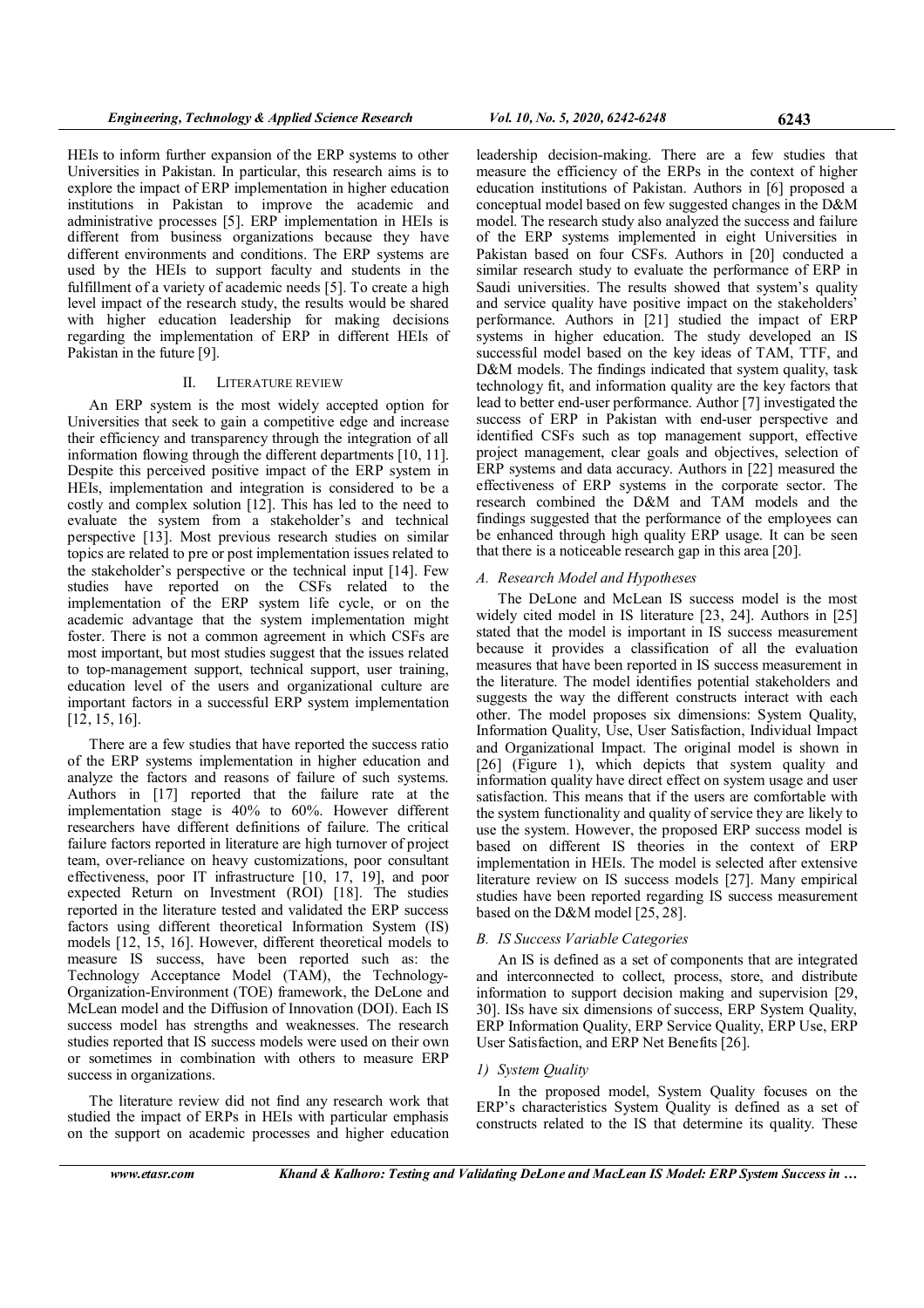characteristics include: system reliability, ease to learn, ease of use, productivity, flexibility, and integration with other systems [26, 29, 31, 32].

# 2) Information Quality

Information Quality is the degree to which information presents the required benefits. The information quality is measured as the output of the IS [30]. These constructs are refined from the literature and include, availability, timelines, relevant, accuracy, appropriateness, concise representation, and interpretability [26, 29, 31, 32].

## 3) Service Quality

Service Quality is a set of characteristics related to services submitted by the IS to the customer which include service reliability, support, assurance, empathy, and security. Service Quality is considered as the overall support offered by the provider of the IS by ensuring that it can be applied in the proper way [26, 29, 31, 32].

# 4) Use

Is the extent to which the end-users use the result presented by the ISs. The measures of the Use are defined from the literature and include the degree of system use, responsiveness, adaptability, and effectiveness [26, 29, 31, 32].

# 5) User Satisfaction

User Satisfaction is the response of the recipient after using the IS [30]. It is associated with attitudes toward IS which include system availability, robustness, task achievement, productivity and efficiency [26, 29, 31, 32].

# 6) Net Benefits

Net Benefits are the benefits obtained after using the IS. They may be individual or collective. They are a measure for the positive and negative impacts of the IS on all persons and groups effected with IS. Net benefits can be identified with a set of constructs that includes cost saving, expanded markets, incremental additional sale, reduced search cost and time saving [26, 29, 31, 32].

The current study will look into the impact of the ERP systems and their components as suggested above, to provide support in academic processes and management in decisionmaking. Thus, the following nine hypotheses will be tested in the ERP context:

- H1: There is a positive relationship between Information Quality and System Use.
- H2: There is a positive relationship between System Quality and System Use.
- H3: There is a positive relationship between Service Quality and System Use.
- H4: There is a positive relationship between Information Quality and User Satisfaction.
- H5: There is a positive relationship between System Quality and User Satisfaction.
- H6: There is a positive relationship between Service Quality and User Satisfaction.
- H7: There is a positive relationship between System Use and User Satisfaction.
- H8: There is a positive relationship between System Use and Perceived Net Benefits.
- H9: There is a positive relationship between User Satisfaction and Perceived Net Benefits.



Fig. 1. Research framework.

# III. DATA COLLECTION

A survey questionnaire was used to collect the quantitative data from the target population. The targeted population for the collection of data was students, faculty members, and the heads of the academic departments. The majority of the respondents were already ICT literate, so they were easily accessible through email correspondence. The questionnaires were designed using the online tool Survey Monkey and were sent to the respondents through an invitation email. Invitations were sent to 500 respondents (300 students and 200 faculty members). In response to that, 232 students and 141 faculty members filled the questionnaires giving a response rate of 74.6%. After data cleanup, 230 questionnaires were retained for data analysis.

## IV. DATA ANALYSIS

Structural equation modeling (SEM) was used to test the established relationships. For that, this study used the partial least squares (PLS) method by using Smart PLS 3.2.7 software [33]. This method utilizes the bootstrapping processes proposed in [34, 35] to underline the level of significance for loadings and path coefficients for the established relationships. The PLS path modeling method is carried out in two steps (measurement model and structural model).

# A. Demographic Information of the Respondents

The respondent's demographic information can be seen in Table I.

# B. Measurement Model

Before testing the established relationships, the suitability of the measurement model was assessed based on reliability, convergent validity, and discriminant validity. The reliability was inspected with Composite Reliability (CR) values. Table II indicates that all scores relating to CR range from 0.809 to 0.885, which are higher than the criterion of 0.7, fulfilling the required level [34].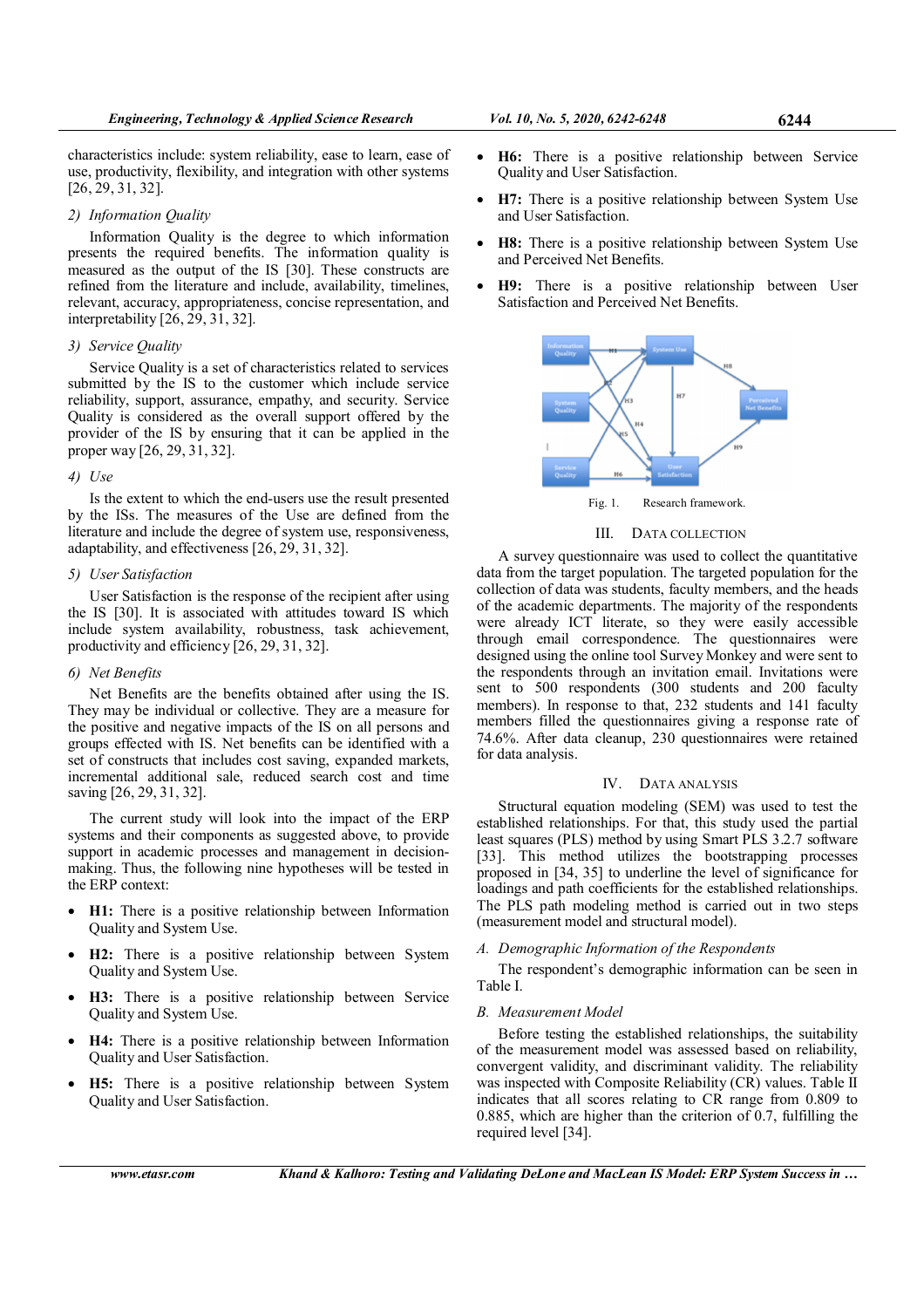#### TABLE I. DEMOGRAPHIC INFORMATION

| <b>Variables</b><br>Category |                                              | Frequency | (%)   |
|------------------------------|----------------------------------------------|-----------|-------|
|                              | Male<br>Gender<br>Female                     |           | 85.22 |
|                              | 34                                           | 14.78     |       |
| $21 - 25$                    |                                              | 25        | 10.87 |
|                              | $25 - 30$                                    | 59        | 25.65 |
|                              | $30 - 40$                                    | 83        | 36.09 |
| Age                          | $40 - 45$                                    | 48        | 20.87 |
|                              | $45 - 50$                                    | 10        | 4.35  |
|                              | Above 50                                     | 5         | 2.17  |
|                              | Higher secondary<br>(12 years of education)  | 35        | 15.22 |
| <b>Education</b>             | Undergraduate<br>(16 years of education)     | 55        | 23.91 |
|                              | Graduate MS/MPhil<br>(18 years of education) | 88        | 38.26 |
|                              | PhD                                          | 52        | 22.61 |
|                              | IBA Karachi                                  | 26        | 11.3  |
| University                   | Sukkur IBA University                        | 204       | 88.7  |
|                              | <b>Business Administration</b>               | 98        | 42.6  |
|                              | Computer Science                             | 38        | 16.5  |
|                              | <b>Electrical Engineering</b>                | 35        | 15.2  |
| Department                   | Mathematics                                  | 15        | 6.5   |
|                              | Education                                    | 23        | 10.0  |
|                              | Other                                        | 21        | 9.1   |
|                              | Once a day                                   | 37        | 16.1  |
| <b>Use of ERP</b>            | Several times a day                          | 90        | 39.1  |
| system                       | Once in a week                               | 39        | 17.0  |
|                              | Several times in a week                      | 64        | 27.8  |

TABLE II. MEASUREMENT MODEL ITEMS

| <b>Model construct</b>         | <b>Measurement item Loading</b> |       | <b>CR</b> | AVE   |
|--------------------------------|---------------------------------|-------|-----------|-------|
| <b>Information Quality(IQ)</b> | IQ1                             | 0.678 | 0.834     | 0.46  |
|                                | IQ <sub>2</sub>                 | 0.749 |           |       |
|                                | IQ3                             | 0.688 |           |       |
|                                | IQ4                             | 0.756 |           |       |
|                                | IQ <sub>5</sub>                 | 0.668 |           |       |
|                                | IQ <sub>6</sub>                 | 0.499 |           |       |
| <b>Net Benefits (NB)</b>       | NB1                             | 0.635 | 0.863     | 0.476 |
|                                | N <sub>B2</sub>                 | 0.673 |           |       |
|                                | NB <sub>3</sub>                 | 0.728 |           |       |
|                                | NB <sub>4</sub>                 | 0.753 |           |       |
|                                | NB5                             | 0.735 |           |       |
|                                | N <sub>B6</sub>                 | 0.696 |           |       |
|                                | NB7                             | 0.595 |           |       |
| <b>Service Quality (SrQ)</b>   | SrQ1                            | 0.781 | 0.859     | 0.605 |
|                                | SrQ2                            | 0.758 |           |       |
|                                | SrQ3                            | 0.825 |           |       |
|                                | SrQ4                            | 0.744 |           |       |
| <b>System Quality (SQ)</b>     | SQ <sub>1</sub>                 | 0.584 | 0.847     | 0.483 |
|                                | SQ <sub>2</sub>                 | 0.766 |           |       |
|                                | SQ3                             | 0.775 |           |       |
|                                | SQ4                             | 0.689 |           |       |
|                                | SQ <sub>5</sub>                 | 0.691 |           |       |
|                                | SQ <sub>6</sub>                 | 0.644 |           |       |
| Use(U)                         | U1                              | 0.850 | 0.885     | 0.719 |
|                                | U <sub>2</sub>                  | 0.863 |           |       |
|                                | U <sub>3</sub>                  | 0.831 |           |       |
| <b>User Satisfaction (US)</b>  | US1                             | 0.585 | 0.809     | 0.378 |
|                                | US <sub>2</sub>                 | 0.663 |           |       |
|                                | US3                             | 0.546 |           |       |
|                                | US4                             | 0.598 |           |       |
|                                | US5                             | 0.647 |           |       |
|                                | US <sub>6</sub>                 | 0.620 |           |       |
|                                | US7                             | 0.635 |           |       |

Note: CR = Composite Reliability, AVE = Average Variance Extracted

Moreover, using item loadings tested convergent validity and the AVE criteria. The results shown in Table II imply that the loading values of all the items are higher than the 0.5 threshold, indicating that the study has achieved scale validity. The values of AVE of two variables (Service Quality and Use) exceeded the recommended value (0.5) suggesting that convergent validity is at acceptance level. However, AVE values of three constructs (System Quality, Information Quality and Net Benefit) ranged from 0.46 to 0.483, which are near the threshold value of 0.5, whereas the AVE value of one construct (User Satisfaction) is 0.378. Table II shows the result of discriminant validity. It was examined using the square root of the average variance extracted criteria suggested in [36], according to which, the square root of the AVE should be greater than cross-correlations within construct and correlation with other constructs in the model. All the values of square root of AVE of all constructs except one (Net Benefit) shown in Table III surpassed the inter-construct correlations coefficient, suggesting that discriminant validity is acceptable.

TABLE III. DISCRIMINANT VALIDITY

| <b>Variables</b>           | Ю    | NB   | SrO  | SО   |      | US   |
|----------------------------|------|------|------|------|------|------|
| <b>Information Quality</b> | 0.67 |      |      |      |      |      |
| <b>Net Benefit</b>         | 0.55 | 0.69 |      |      |      |      |
| <b>Service Quality</b>     | 0.72 | 0.64 | 0.77 |      |      |      |
| <b>System Quality</b>      | 0.72 | 0.59 | 0.66 | 0.69 |      |      |
| Use                        | 0.56 | 0.60 | 0.61 | 0.56 | 0.84 |      |
| <b>User Satisfaction</b>   | 0.60 | 0.78 | 0.63 | 0.56 | 0.50 | 0.61 |

Note: Values in the diagonal represent the square root of the average variance extracted.

#### C. Structural Equation Model



With the achievement of adequate validity and reliability for the measurement model of the study, the proposed structural model with established relationships was estimated by applying 500 iterations of the bootstrapping technique. Table IV and Figure 2 show the results of the hypotheses testing. The results indicate that Information Quality had not significant impact on use (H1 rejected,  $\beta$ =0.141, P > 0.1) but had significant influence on User Satisfaction (H4 supported,  $\beta$ =0.22, P < 0.05). Service Quality exerted significant impact on both Use and User Satisfaction at  $P < 0.01$ . Therefore, H3 and H6 were accepted ( $\beta$ =0.36 and  $\beta$ =0.321 respectively).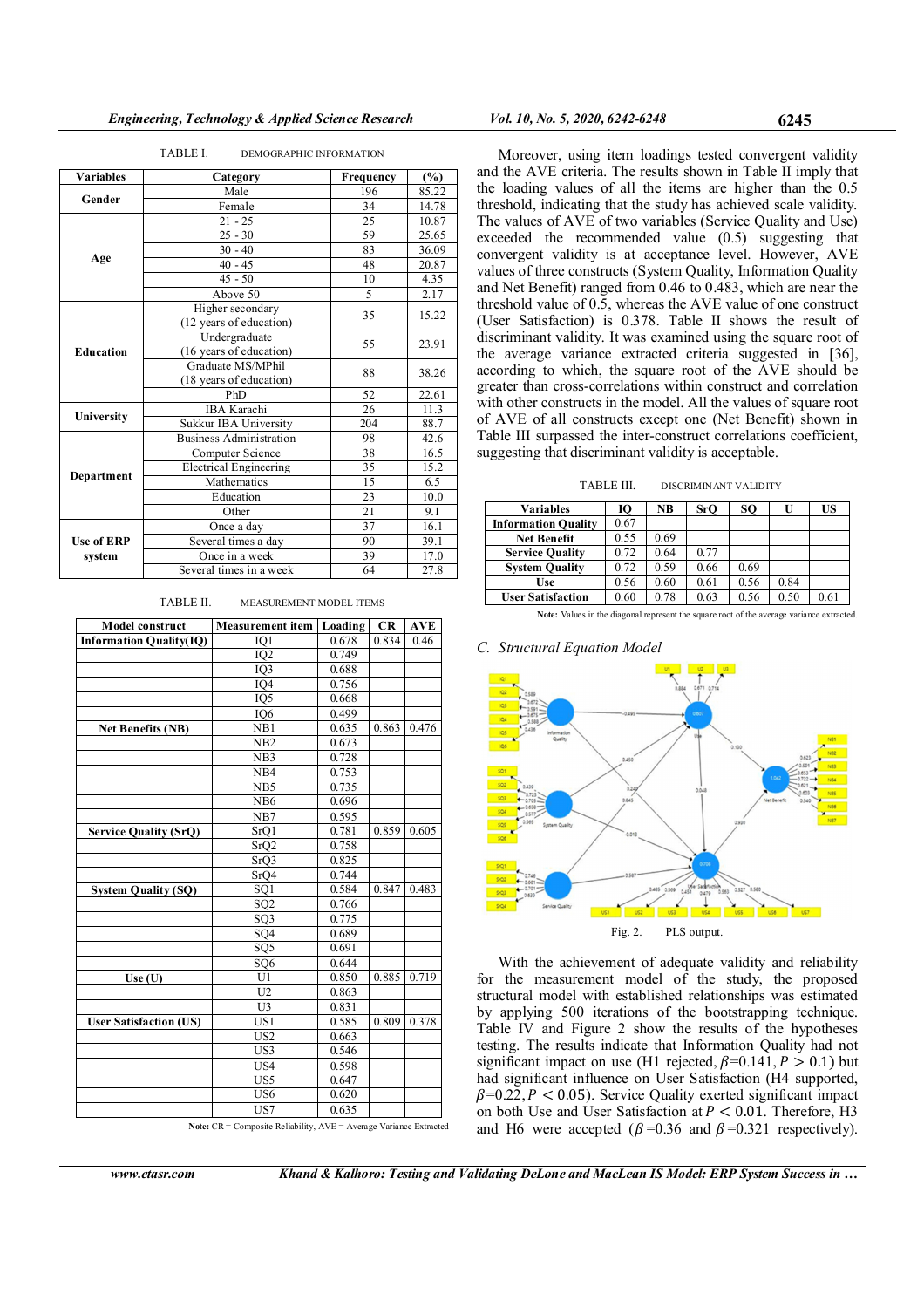Moreover, System Quality exerted significant influence on use  $(\beta=0.224, P < 0.01)$ , but had not significant effect on User Satisfaction ( $\beta$ =0.12, P > 0.1), thus H5 was rejected and H2 was supported. Additionally, Use had exerted significant impact on both Net Benefit and User Satisfaction at  $P < 0.01$ and  $P < 0.1$  respectively. Hence, H8 and H7 were supported  $(\beta=0.282 \text{ and } \beta=0.12, \text{ respectively}).$ 

TABLE IV. HYPOTHESES TESTING RESULTS

|                      | Estimate | Std error | t-value | p-value |
|----------------------|----------|-----------|---------|---------|
| $IO \rightarrow U$   | 0.14     | 0.09      | 1.559   | 0.120   |
| $IO \rightarrow US$  | 0.22     | 0.10      | 2.154   | 0.032   |
| $SrO \rightarrow U$  | 0.36     | 0.07      | 5.166   | 0.000   |
| $SrO \rightarrow US$ | 0.32     | 0.074     | 4.358   | 0.000   |
| $SO \rightarrow U$   | 0.22     | 0.074     | 3.026   | 0.003   |
| $SO \rightarrow US$  | 0.12     | 0.081     | 1.478   | 0.140   |
| $U \rightarrow NB$   | 0.28     | 0.045     | 6.194   | 0.000   |
| $U \rightarrow US$   | 0.12     | 0.07      | 1.72    | 0.086   |
| $US \rightarrow NB$  | 0.64     | 0.04      | 15.62   | 0.00    |

User Satisfaction had significant influence on Net Benefits  $(\beta = 0.642, P < 0.01)$ , indicating that H9 was supported. Overall, the results show that Use and User Satisfaction accounted for 67.5% variance in Net Benefit. Information Quality, System Quality, and Service Quality accounted for 42.6% variance in Use and Information Quality, System Quality, Service Quality and Use accounted for 46.5% variance in User Satisfaction. Table V indicates that Information Quality, System Quality, Service Quality, Use, and User Satisfaction show significant total effects on the Net Benefits being all significant at P<0.01. Furthermore, the total effect of User Satisfaction on Net Benefits is stronger than Use. Likewise, among all quality related constructs, Service Quality shows strongest total effect (0.335) on Net Benefits.

TABLE V. TOTAL EFFECTS

|                      | Estimate | Std error | t-value | p-value |
|----------------------|----------|-----------|---------|---------|
| $IO \rightarrow NB$  | 0.19     | 0.07      | 2.66    | 0.00    |
| $SrO \rightarrow NB$ | 0.33     | 0.05      | 6.24    | 0.00    |
| $SO \rightarrow NB$  | 0.15     | 0.05      | 2.77    | 0.00    |
| $U \rightarrow NB$   | 0.35     | 0.06      | 5.84    | 0.00    |
| $US \rightarrow NB$  | 0.64     | 0.04      | 15.62   | 0.00    |

## V. CONCLUSION AND FUTURE WORK

The current study presents and validates a model of ERP system success based on an updated D&M IS success model [25] with six success measures that are Information Quality, System Quality, Service Quality, Use, User Satisfaction and Net Benefits. Except for the link between IS and Use and a link between System Quality and User Satisfaction all other hypothesized relationships between the six ERP success variables were significantly or marginally supported by the data [29]. The study recommends more research in this area and finding more variables that have impact on System Use and User Satisfaction. The current study has a few limitations that could be addressed in the future. First, measuring the impact of ERP systems in higher education with D&M IS success model is a new research area. The IS success model can be respecified with more variables related with the ERP context. Second, the empirical measurement sample size and the

number of universities may be increased to make the findings more generalized. Third, future research may be done with longitudinal evidence that could enhance our understanding to replicate the current study with respect to time and long-term usage.

## APPENDIX A- QUESTIONNAIRE

Section-A

Demographic Information

1. Are you using the Campus Management Solution (CMS) System at the University?

$$
(\ )\, \text{Yes} \qquad \qquad (\ )\, \text{No}
$$

2. Name of the University:

( ) IBA, Karachi ( ) Sukkur IBA University.

3. Department:

- ( ) Business Administration ( ) Computer Science
- ( ) Electrical Engineering ( ) Mathematics
- ( ) Education ( ) Other
- 4. How long have you been using Enterprise Resource Planning (ERP) in your University?

( ) months ( ) years

5. Gender:

( ) Male ( ) Female

6. Age:

| $( )$ Less than 21            | $( ) 21$ and below 25 years |
|-------------------------------|-----------------------------|
| $($ $)$ 25 and below 30 years | $( ) 30$ and below 40 years |
| $($ $)$ 40 and below 45 years | $($ ) 45 and below 50 years |
| ( ) 50 years and above        |                             |

7. Education: Please specify the highest qualification you have attained:

( ) Higher Secondary School Certificate (12 years of education)

- ( ) Undergraduate (16 years of education)
- ( ) Graduate MS/MPhil (18 years of education)
- ( ) Doctoral PhD
- 8. How often do you use the system:
	- ( ) Once a day ( ) Several times a day

( ) Once in a week ( ) Several times in a week

#### Section-B

Please rate to what extent you agree or disagree with each statement below by CLICKING the most appropriate number of the scales provided. Please click ONLY ONE option for each statement given below.

| <b>Strongly Disagree</b> | <b>Disagree</b> | Neutral | Agree | <b>Strongly Agree</b> |
|--------------------------|-----------------|---------|-------|-----------------------|

#### System Quality

Information quality is measured in terms of ease-of-use, functionality, reliability, flexibility, data quality, portability, etc.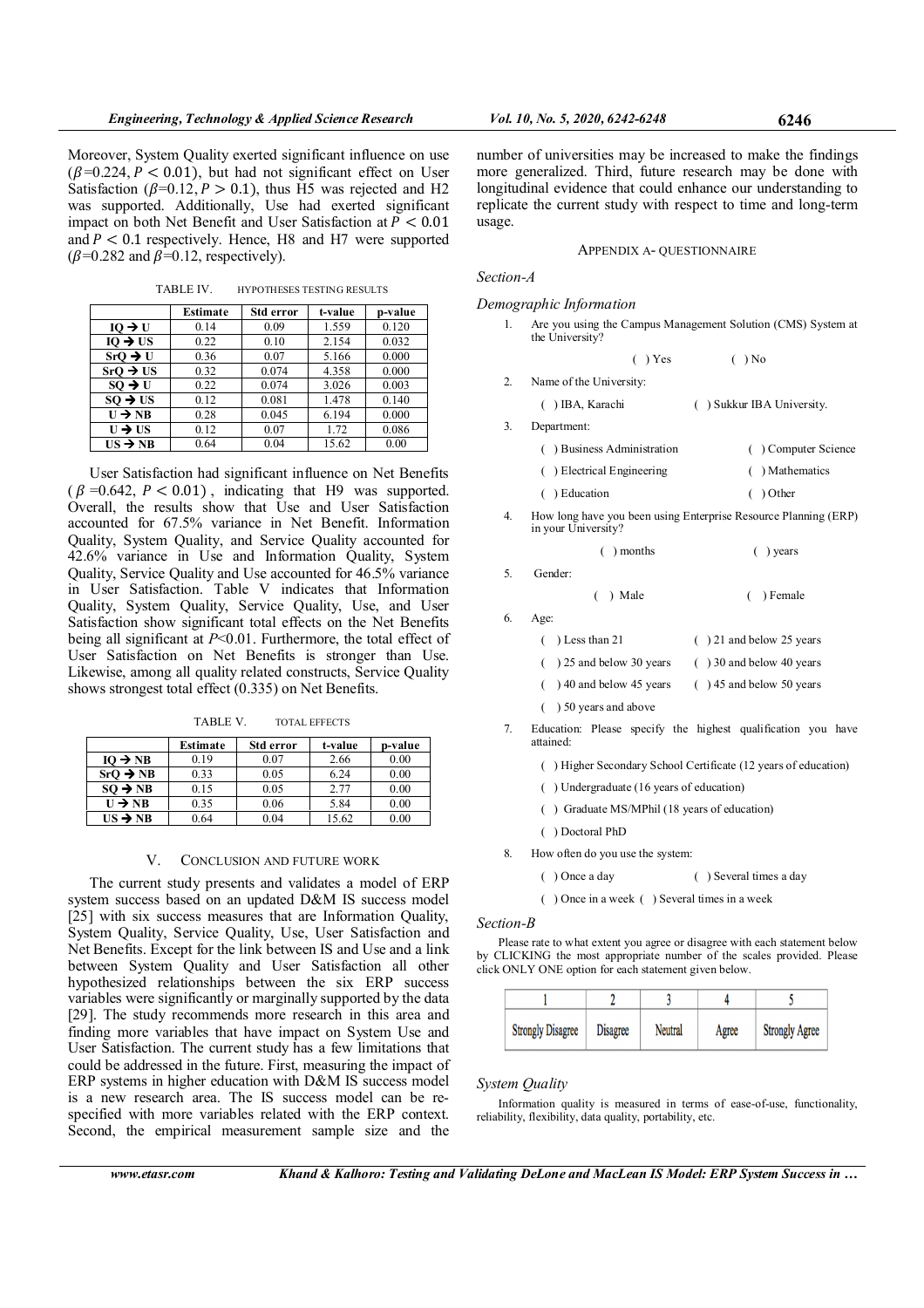- 2. The CMS is effective in providing instant access to information required.
- 3. The CMS System streamlines the best academic practices in the University.
- 4. The CMS supports me in completing my academic related tasks efficiently.
- 5. The CMS is effective in providing accurate information about student attendance and grades.
- 6. The CMS provides complete attendance automation by effectively sending SMS and Email alerts to students.

#### Information Quality

Information quality is measured in terms of accuracy, timeliness, completeness, relevance, and consistency.

- 7. The CMS system effectively provides me with relevant information.
- 8. The information required is easily accessible in the CMS system.
- 9. The CMS system is easy to learn.
- 10. The CMS user interface can easily be configured to my personal requirements.
- 11. I think that my data in the CMS is safe from unauthorized access.
- 12. The CMS effectively generates text and email alerts if someone tries to enter my account unauthorized.

#### Service Quality

Service quality is used to measures reliability, responsiveness, assurance, and empathy.

- 12. The CMS system provides reliable information.
- 13. The information in CMS is easily searchable.
- 14. The CMS provides a smooth flow of information regarding the academic calendar, assignments and announcements of results.
- 15. The CMS provides access to grades, attendance, fee status, exam schedule and announcements of results related to students.

## Impact of ERP

- 16. 17. The CMS improves the academic processes in the University.
- 18. The CMS system effectively combines the student data from different departments of the University.
- 17. 19. The CMS provides me single login ID that improves the information integration between different systems of the University.

#### User Satisfaction

- 20. The CMS helps in sharing the scholarship related data of students with potential donors.
- 21. The CMS helps me in getting updated information about my attendance and grades on regular basis.
- 22. The CMS gives students a chance to provide course evaluations in each semester.
- 23. The feedback given by students in the course evaluations has helped to improve classroom teaching.
- 24. The CMS/ERP self-service automates many processes related with students (visibility of semester results, course registration and financial matters).
- 25. I received adequate CMS related trainings during my studies to perform my academic tasks on system effectively.
- 26. It is easy to get required support from IT support team whenever required.

#### Net Benefits

- 27. It is useful that the CMS manages classroom information and analytical reports of the student grades and attendance.
- 28. The CMS helps me to improve my academic performance by receiving SMS alerts on attendance and grades.
- 29. The CMS provides a chance to students to provide feedback on the courses offered in a semester.
- 30. The CMS improves the internal communication within the university (students, faculty and administration).
- 31. The CMS effectively provides chance to register or drop in different courses in a semester through self-service module as compared from what we had before.
- 32. The CMS provides a chance to students to provide feedback at the end of a semester about their overall experience regarding classroom teaching/learning for courses offered in a semester.
- 33. The CMS provides grades related information, which may help students to monitor their progress during the semester.
- 34. Are there any additional comments about your experiences with CMS/ERP?

#### **REFERENCES**

- [1] A. Abugabah and L. Sanzogni, "Enterprise Resource Planning (ERP) System in Higher Education: A Literature Review and Implications,<sup>5</sup> International Journal of Computer and Systems Engineering, vol. 4, no. 11, pp. 2120–2124, Nov. 2010.
- [2] O. O. Olugbara, B. M. Kalema, and R. M. Kekwaletswe, "Identifying critical success factors: the case of ERP systems in higher education, The African Journal of Information Systems, vol. 6, no. 3, pp. 65–84, Jul. 2014.
- [3] A. S. Shatat, "The Impact of ERP System on Academic Performance: A Case Study Approach," Journal of Information & Knowledge Management, vol. 18, no. 02, May 2019, doi: 10.1142/ S0219649219500187, Art. No. 1950018.
- M. Y. Jamil and R. Qayyum, "Enterprise Resource Planning (ERP) Implementation in Pakistani Enterprises: Critical Success Factors and Challenges," Journal of Management and Research, vol. 2, no. 2, pp. 1– 35, 2015, doi: 10.29145/jmr/22/0202004.
- [5] Z. Ahmer, "Usage of Enterprise Resource Planning Systems in Higher Education Institutions in Pakistan," Ph.D. dissertation, University of Hertfordshire, United Kingdom, 2017.
- [6] S. Nizamani, K. Khoumbati, I. Ismaili, and S. Nizamani, "A Conceptual Framework for ERP Evaluation in Universities of Pakistan," Sindh University Research Journal (Science Series), vol. 45, no. 3, pp. 596– 607, 2013.
- [7] M. Sadiq, Investigating the success of ERP systems in Pakistan : endusers' perspective. Jyväskylä, Finland: University of Jyväskylä, 2016.
- [8] M. S. Abdel-Haq, H. Chatti, and E. Asfoura, "Investigating the Success and the Advantages of Using ERP System in KSA Context," Engineering, Technology & Applied Science Research, vol. 8, no. 6, pp. 3631–3639, Dec. 2018.
- [9] F. Schwade and P. Schubert, "The ERP Challenge: Developing an Integrated Platform and Course Concept for Teaching ERP Skills in Universities," International Journal of Human Capital and Information Technology Professionals (IJHCITP), vol. 9, no. 1, Jan. 2018, doi: 10.4018/IJHCITP.2018010104.
- [10] G. Seo, "Challenges in implementing enterprise resource planning (ERP) system in large organizations : similarities and differences between corporate and university environment," M.S. thesis, Massachusetts Institute of Technology, 2013.
- [11] N. Karia and M. Soliman, "Higher Education Competitive Advantage: Enterprise Resource Planning Systems," IRACST- International Journal of Research in Management & Technology (IJRMT), vol. 5, no. 5, pp. 380–384, Oct. 2015.